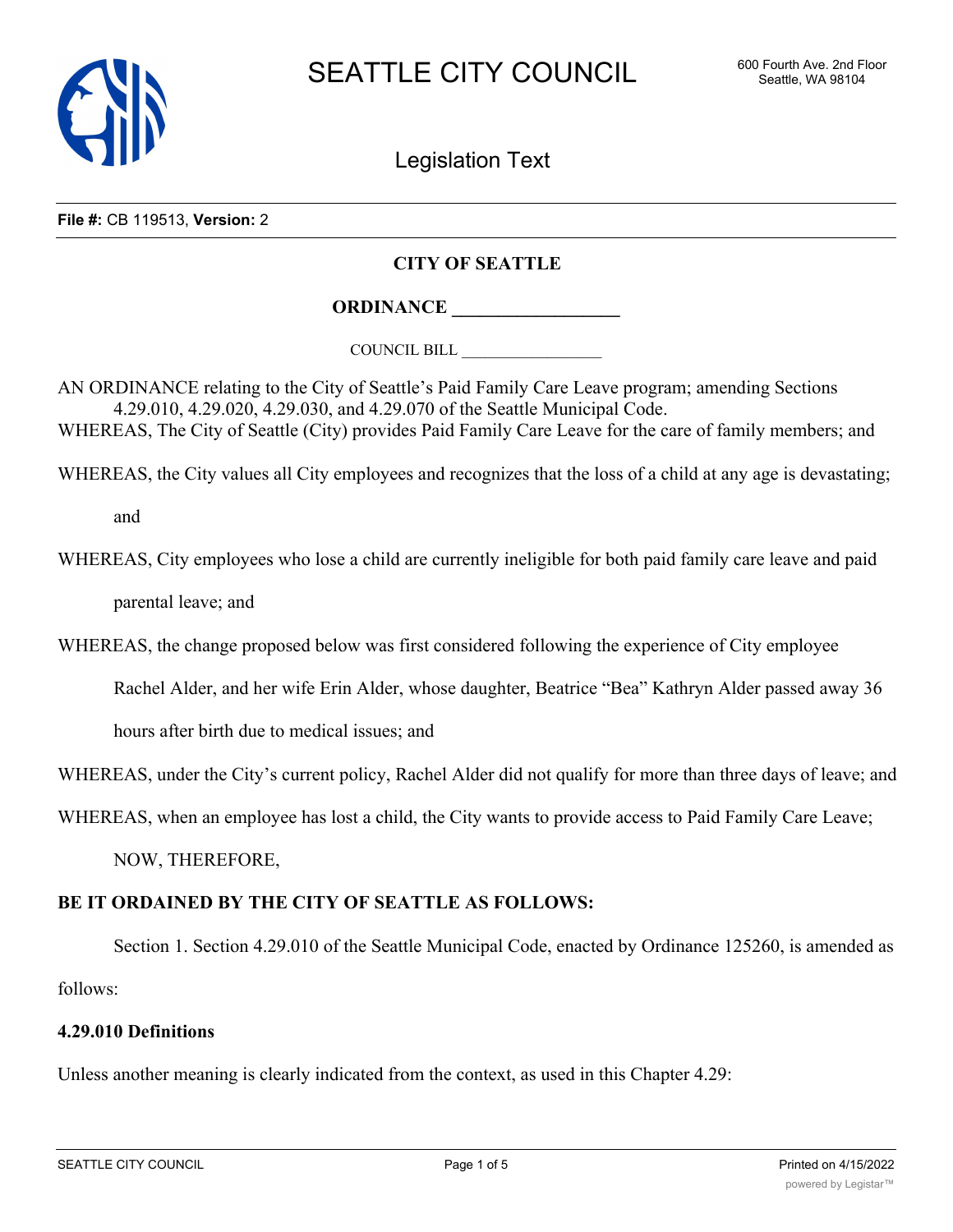### **File #:** CB 119513, **Version:** 2

"Child" means a biological, adopted, or foster child, a step child, a legal ward, or a child of a person standing in loco parentis, who is:

1. Under 18 years of age; or

2. 18 years of age or older and incapable of self-care because of a mental or physical disability.

\* \* \*

"Parent" means the parent of an employee or the parent of the employee's spouse/domestic partner, or an individual who stood in loco parentis to an employee or the employee's spouse/domestic partner when the employee or the employee's spouse/domestic partner was a ((son or a daughter)) child.

"Qualifying death" means either (a) the death of a child or (b) the death of a domestic partner or spouse either from childbirth or from complications related to childbirth.

\* \* \*

(("Son or daughter" means a biological, adopted, or foster child, a step child, a legal ward, or a child of a person standing in loco parentis, who is:

1. Under 18 years of age; or

2. 18 years of age or older and incapable of self-care because of a mental or physical disability.))

\* \* \*

Section 2. Section 4.29.020 of the Seattle Municipal Code, enacted by Ordinance 125260, is amended as follows:

# **4.29.020 Leave provisions**

A. Eligible employees are entitled to up to four weeks of paid family care leave in a rolling 12-month period, in addition to any paid leave to which they may otherwise be entitled, to care for a spouse/domestic partner, or a ((son or daughter)) child, or parent of the employee or spouse/domestic partner, if such spouse/domestic partner, ((son, daughter)) child, or parent has a serious health condition, or for the employee in the event of a qualifying death. Paid family care leave in the event of a qualifying death must be taken within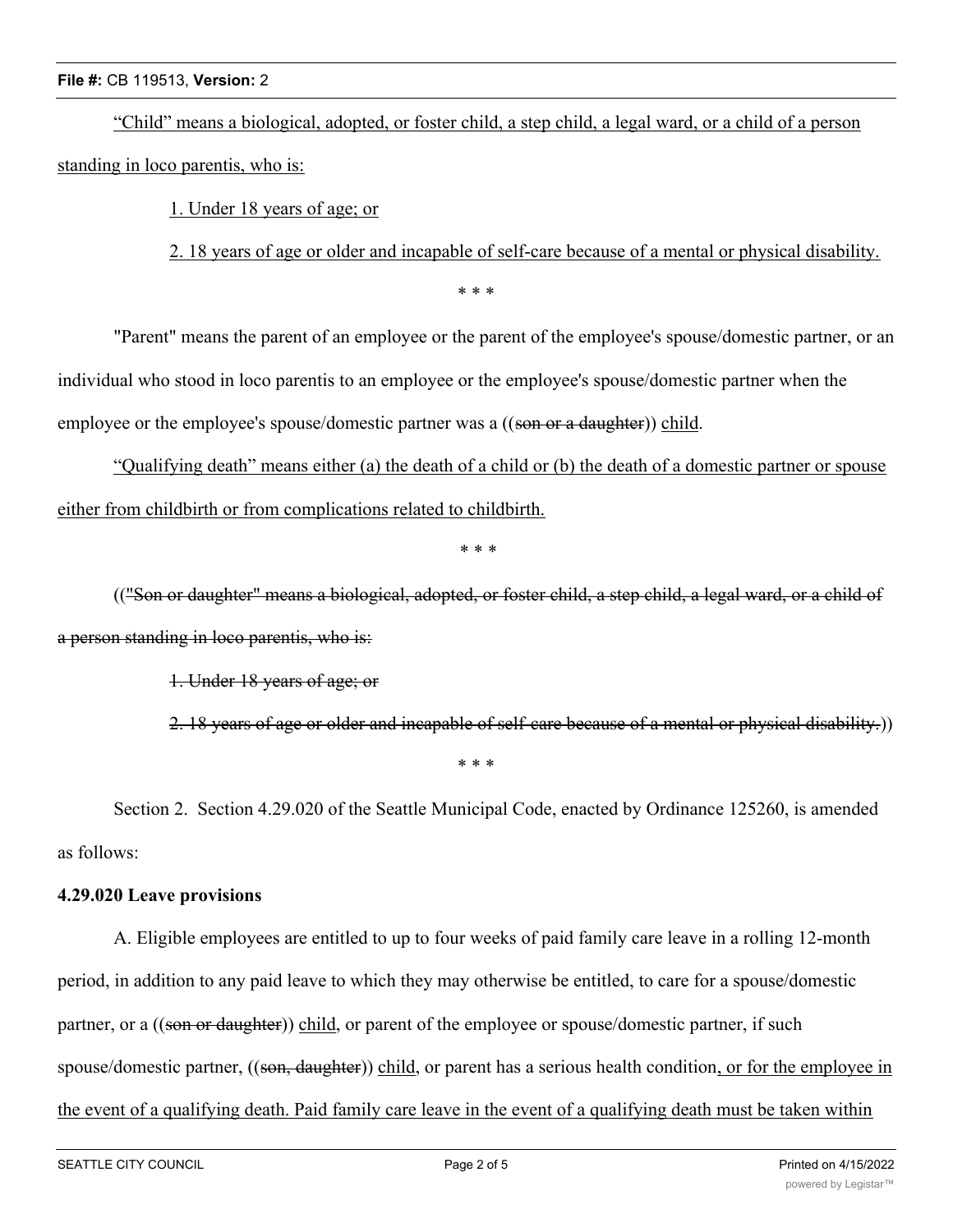### **File #:** CB 119513, **Version:** 2

12 months of the qualifying death. Except in the event of a qualifying death, paid( $(Pa$ id)) family care leave under this Chapter 4.29 runs concurrently with the eligible employee's family medical leave entitlement under Chapter 4.26, such that an employee who has exhausted (( $\overrightarrow{His\ or\ her}$ )) the employee's family medical leave entitlement is not eligible to take paid family care leave. Except in the event of a qualifying death, to  $((\pm \epsilon))$ become eligible for paid family care leave, an employee must reduce ((his or her)) the employee's paid leave balances as proscribed by Section 4.29.050. Except in the event of a qualifying death, to become eligible for paid family care leave, an employee must ((and)) have the serious health condition certified by the health care provider of the ((son, daughter)) child, spouse/domestic partner, or parent of the employee or spouse/domestic partner. In the event of a qualifying death, an employee must have the death certified.

\* \* \*

Section 3. Section 4.29.030 of the Seattle Municipal Code, enacted by Ordinance 125260, is amended as follows:

### **4.29.030 Notice**

A. In any case in which the necessity for paid family care leave is foreseeable based on planned medical treatment, the employee shall:

1. Make a reasonable effort to schedule the treatment so as not to disrupt unduly the operations of the City, subject to the approval of the health care provider of the ((son, daughter,)) child, spouse/domestic partner, or parent, as appropriate; and

2. Provide the City with not less than 30 days' notice, before the date the leave is to begin, of the employee's intention to take paid family care leave, except that if the date of the treatment requires leave to begin in less than 30 days, the employee shall provide such notice as is practicable.

\* \* \*

Section 4. Section 4.29.070 of the Seattle Municipal Code, enacted by Ordinance 125260, is amended as follows: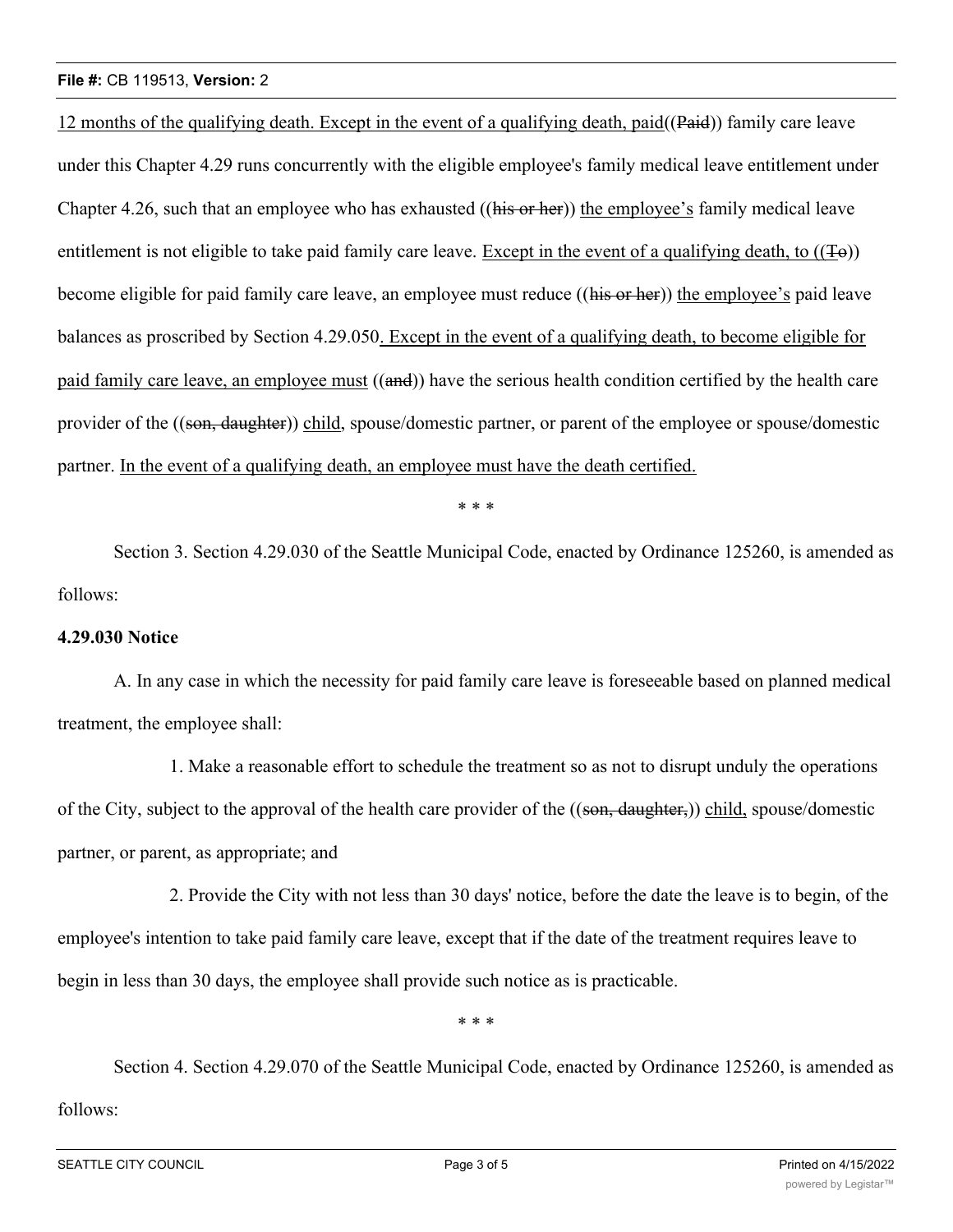#### **4.29.070 Medical certification requirement**

Except in the event of a qualifying death, medical ((Medical)) certification is required for paid family care leave. The medical certification must be issued by the health care provider of the eligible ((son, daughter)) child , spouse/domestic partner, or parent, of the employee. Certification should include:

A. The date on which the serious health condition commenced;

B. The probable duration of the condition;

C. The appropriate medical facts within the knowledge of the health care provider regarding the condition; and

D. A statement that the eligible employee is needed to care for the  $((\text{son}, \text{ daughter}))$  child, spouse/domestic partner, or parent.

Except in the event of a qualifying death, the ((The)) City may require, at the expense of the City, that the eligible employee obtain the opinion of a second health care provider designated or approved by the City concerning any information certified as provided in this Section 4.29.070. When the second opinion differs from the opinion in the original certification, the City may require, at the expense of the City, that the employee obtain the opinion of a third care provider designated or approved jointly by the City and the employee. The opinion of the third health care provider concerning the information certified as provided in this Section 4.29.070 shall be considered to be final and shall be binding on the City and the employee. The City may require that the eligible employee obtain subsequent recertification on a reasonable basis.

Section 5. This ordinance shall take effect and be in force 30 days after its approval by the Mayor, but if not approved and returned by the Mayor within ten days after presentation, it shall take effect as provided by Seattle Municipal Code Section 1.04.020.

Passed by the City Council the \_\_\_\_\_\_\_ day of \_\_\_\_\_\_\_\_\_\_\_\_\_\_\_\_\_\_\_\_\_\_\_\_, 2019, and signed by me in open session in authentication of its passage this \_\_\_\_\_ day of \_\_\_\_\_\_\_\_\_\_\_\_\_\_\_\_\_\_\_\_\_, 2019.